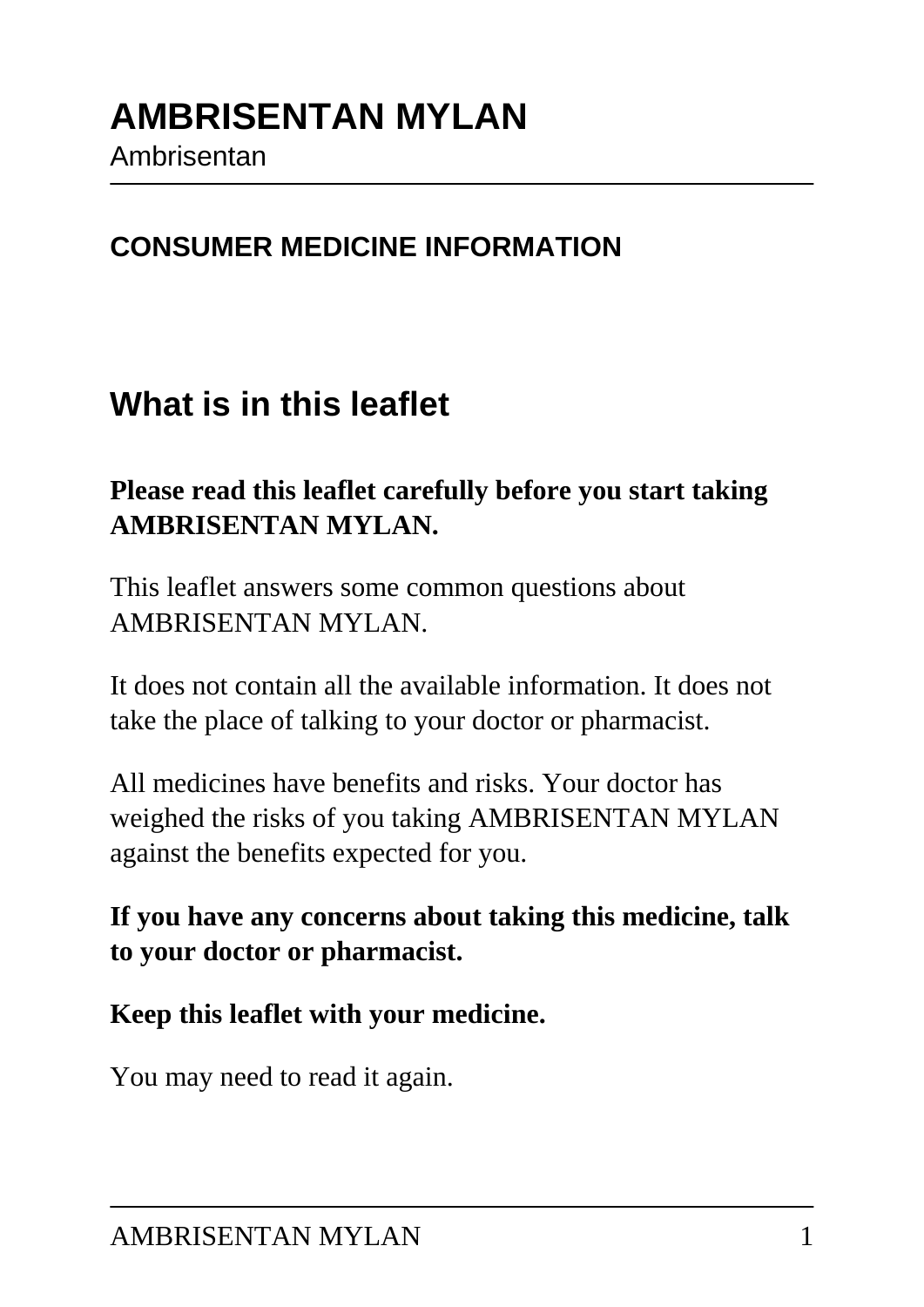# **What AMBRISENTAN MYLAN is used for**

AMBRISENTAN MYLAN contains the active ingredient ambrisentan which is a type of medicine called an endothelin receptor antagonist (ERA). It is used to treat adults with pulmonary arterial hypertension (PAH), which is high blood pressure in the blood vessels (the pulmonary arteries) that carry blood from the heart to the lungs. In people with PAH, these arteries get narrower, so the heart has to work harder to pump blood through them. This causes people to become tired, dizzy and short of breath.

This medicine works by widening the pulmonary arteries, making it easier for your heart to pump blood through them. This lowers the blood pressure and relieves your symptoms.

AMBRISENTAN MYLAN is not recommended for use in children and patients under 18 years of age as there have been no studies of its effects in this age group.

AMBRISENTAN MYLAN must not be used for the treatment of idiopathic pulmonary fibrosis (IPF) and must not be used in patients who have IPF with or without secondary pulmonary hypertension.

AMBRISENTAN MYLAN is available as 5 mg and 10 mg tablets.

This medicine is available only with a doctor's prescription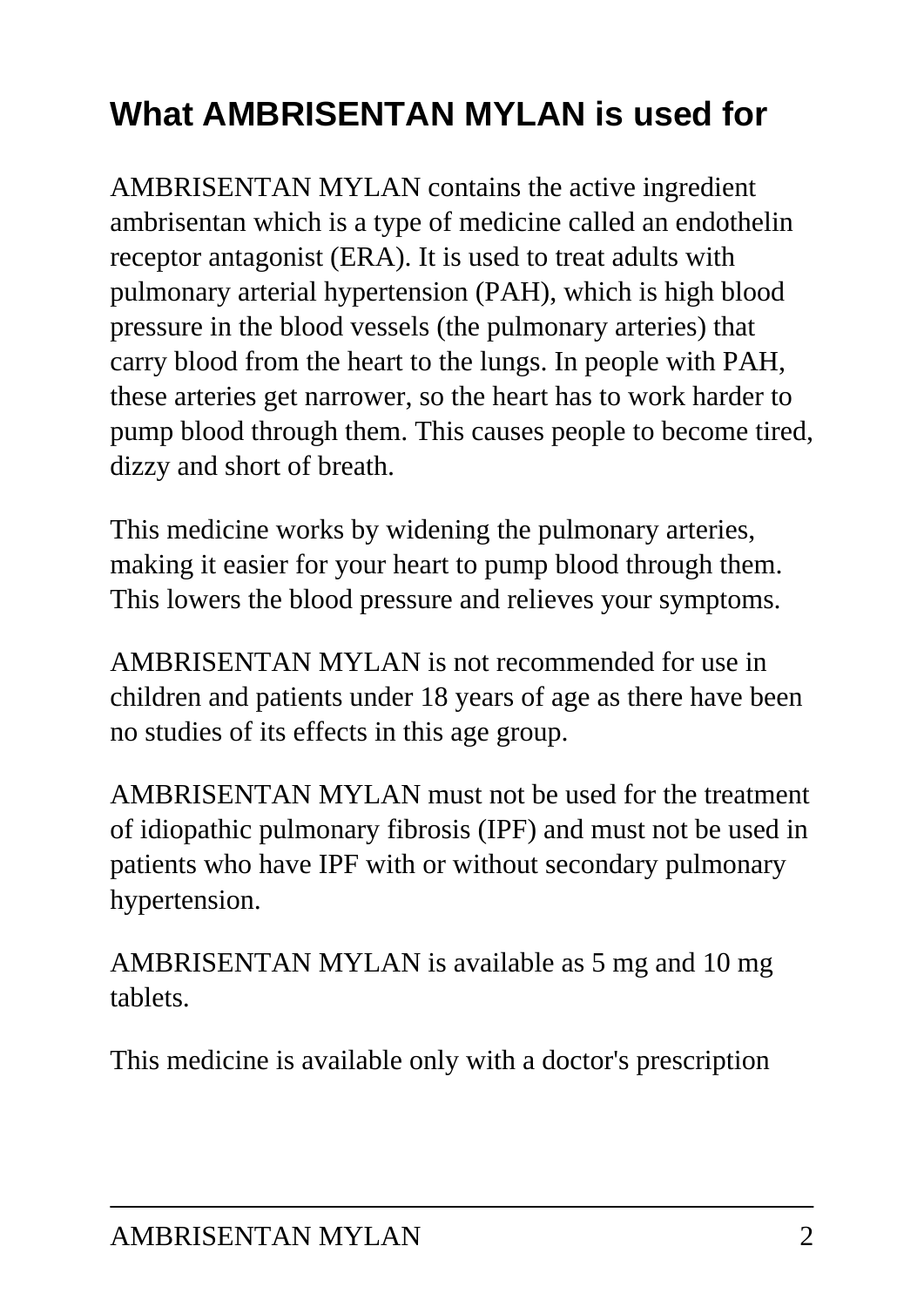# **Before you take AMBRISENTAN MYLAN**

### **When you must not take it**

### **Do not take AMBRISENTAN MYLAN if you have an allergy to:**

- any medicine containing ambrisentan
- any of the ingredients listed at the end of this leaflet
- any other similar medicines.

Some of the symptoms of an allergic reaction may include:

- shortness of breath
- wheezing or difficulty breathing
- swelling of the face, lips, tongue or other parts of the body
- rash, itching or hives on the skin

### **Do not take AMBRISENTAN MYLAN if you are pregnant or planning to become pregnant.**

It may affect your developing baby if you take it during pregnancy or if you become pregnant soon after you stop treatment.

**If it is possible you could become pregnant, you must use reliable birth control (contraception) while using AMBRISENTAN MYLAN and for three months after you stop taking it.**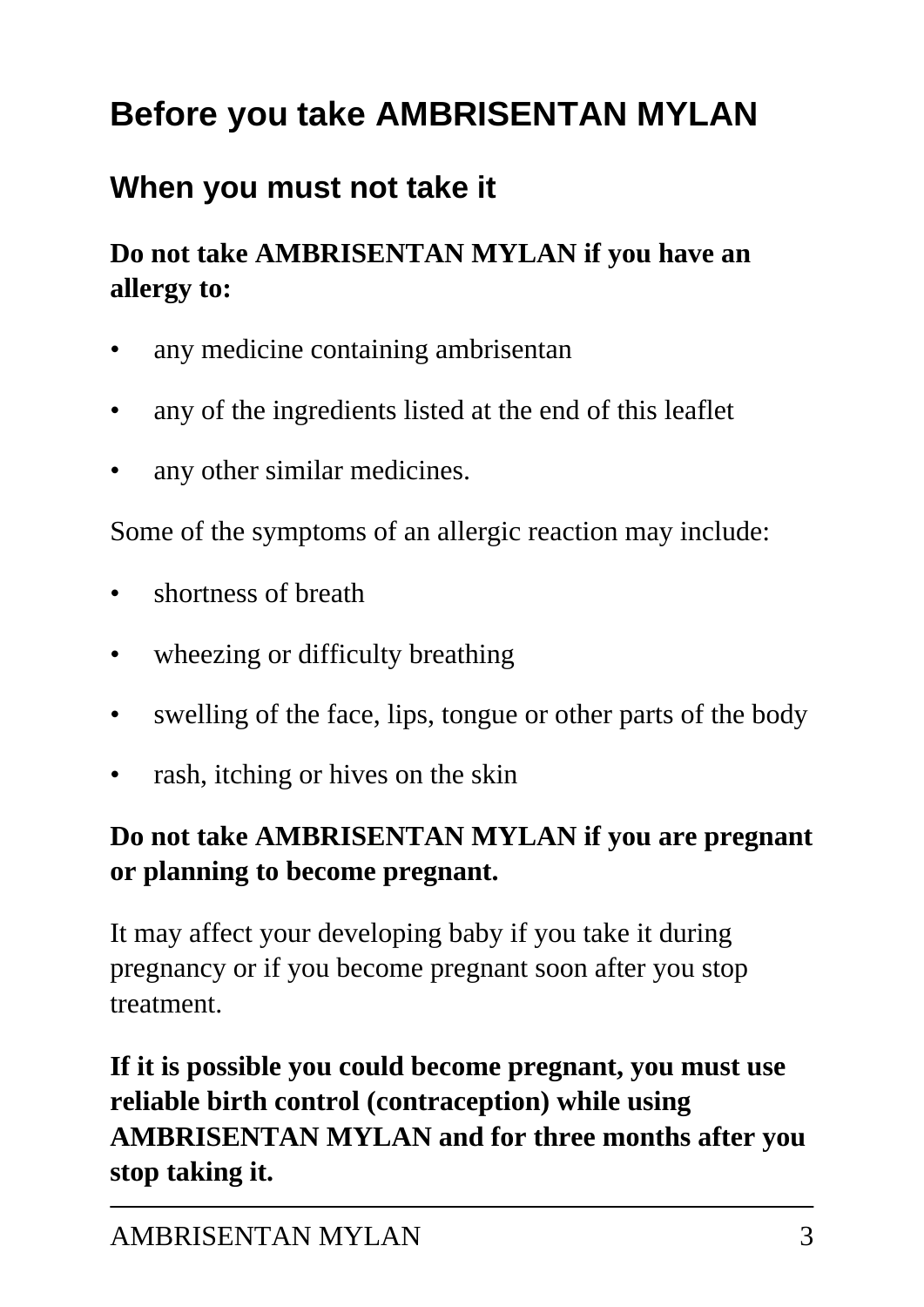### **Use at least two reliable forms of birth control (contraception) while you are taking AMBRISENTAN MYLAN. Talk to your doctor about this.**

If you are a woman who could become pregnant, your doctor will ask you to take a pregnancy test before you take AMBRISENTAN MYLAN.

If you are a male you should avoid exposing your partner to your semen by use of appropriate contraception e.g. condoms.

If you do become pregnant, talk to your doctor immediately.

### **Do not take AMBRISENTAN MYLAN if:**

- you have scarring of the lungs of unknown cause (a condition known as idiopathic pulmonary fibrosis or IPF)
- you have or have had a serious liver problem
- you have raised levels of some liver enzymes (detected by blood tests).

### **Do not take this medicine after the expiry date printed on the pack or if the packaging is torn or shows signs of tampering.**

If it has expired or is damaged, return it to your pharmacist for disposal.

### **If you are not sure whether you should start taking this medicine, talk to your doctor.**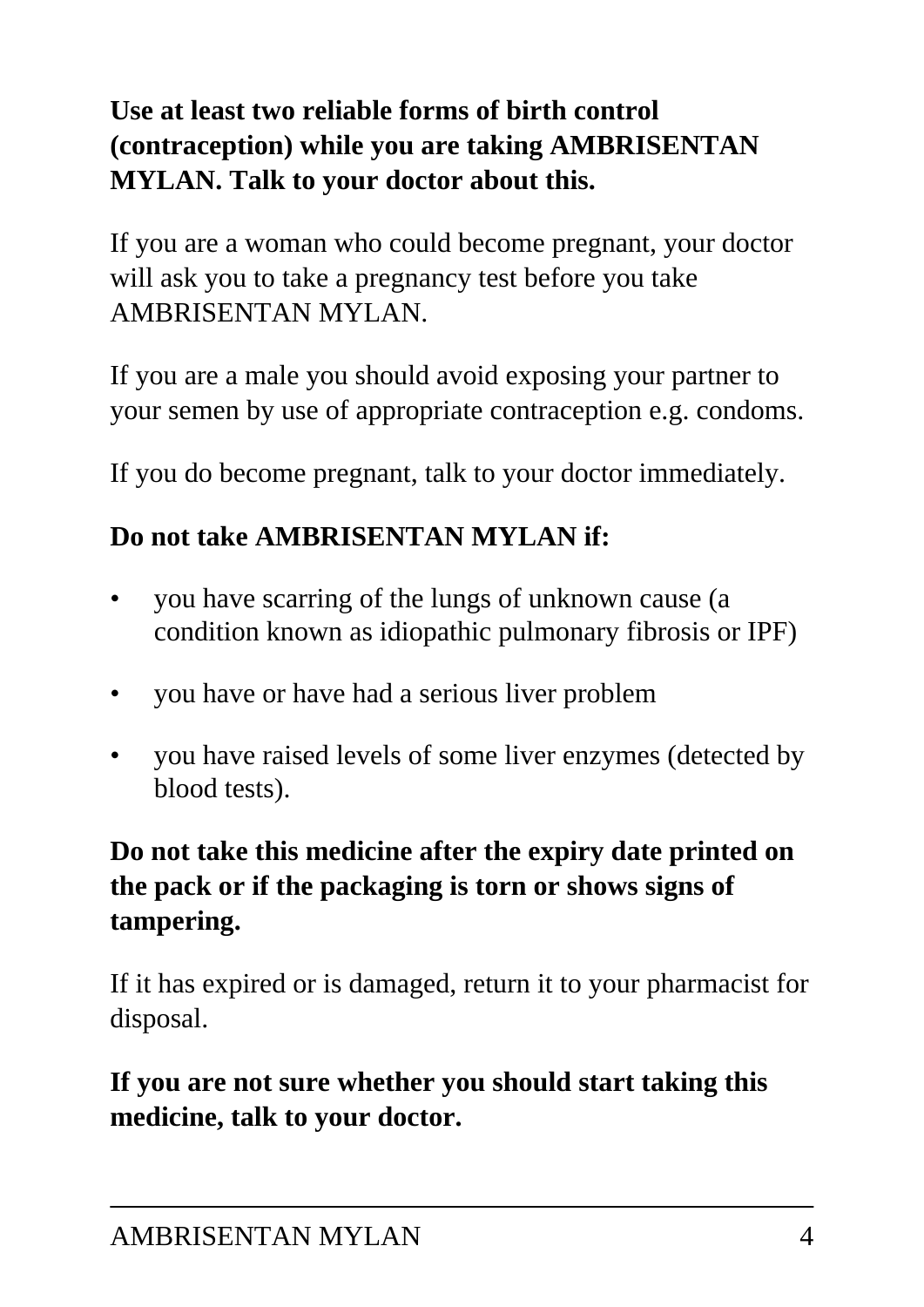## **Before you start to take it**

**Tell your doctor if you have allergies to any other medicines, foods, preservatives or dyes.**

### **Tell your doctor if you are breastfeeding or plan to breastfeed**

Your doctor can discuss with you the risks and benefits involved.

### **Tell your doctor if you have or have had any of the following medical conditions:**

- liver disease
- heart disease called right heart failure
- a low number of red blood cells (anaemia)
- if you have swelling, especially of the ankles and feet (oedema)
- low blood pressure
- kidney problems.

If any of these applies to you, your doctor will decide if AMBRISENTAN MYLAN is suitable for you.

### **Blood tests**

Your doctor will take blood tests to check: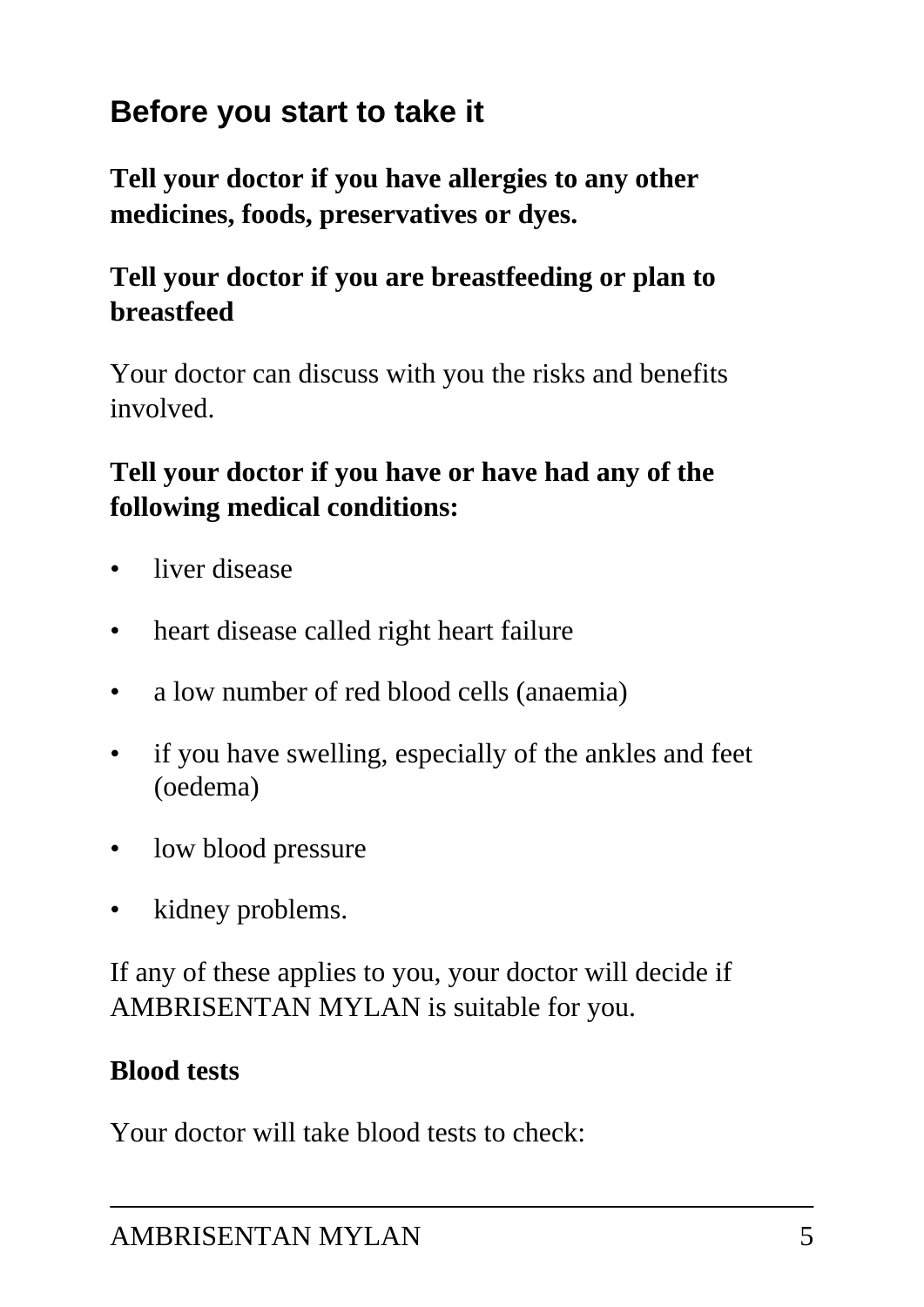- whether you have a reduced number of red blood cells (anaemia)
- that your liver is working properly.

These blood tests will be taken before you start taking AMBRISENTAN MYLAN and throughout your treatment with this medicine.

## **Taking other medicines**

**Tell your doctor or pharmacist if you are taking any other medicines, including any that you get without a prescription from a pharmacy, supermarket or health food shop.**

Some medicines and AMBRISENTAN MYLAN may interfere with each other. These include:

- cyclosporin A (a medicine taken if you have an organ transplant). If you take cyclosporin A, do not take more than one 5 mg tablet of AMBRISENTAN MYLAN, once a day
- ketoconazole (a medicine used to treat fungus infection).

These medicines may be affected by AMBRISENTAN MYLAN or may affect how well it works. You may need different amounts of your medicines, or you may need to take different medicines.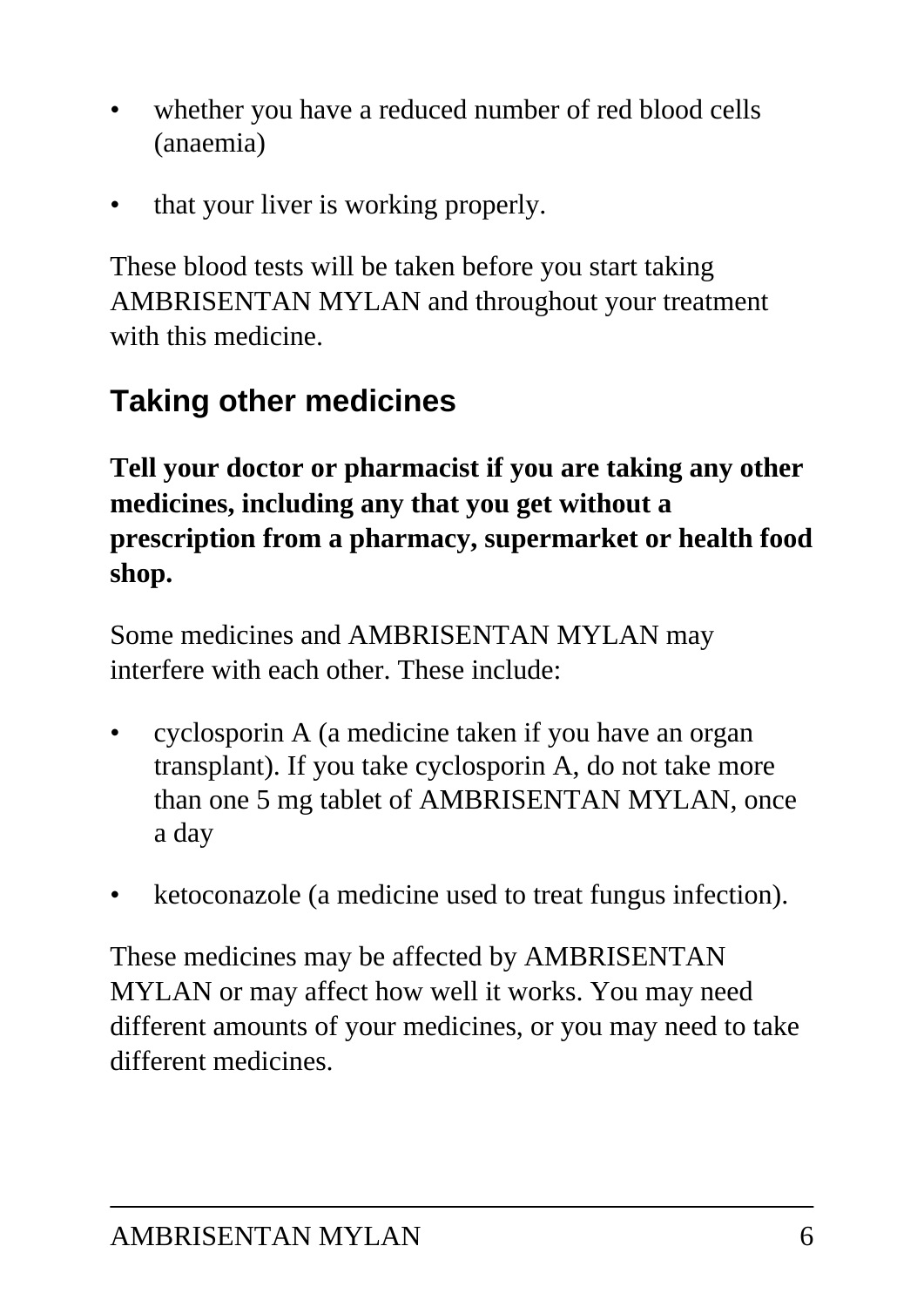Your doctor and pharmacist have more information on medicines to be careful with or avoid while taking this medicine.

# **How to take AMBRISENTAN MYLAN**

**Follow all directions given to you by your doctor and pharmacist carefully.**

They may differ from the information contained in this leaflet.

### **If you do not understand the instructions, ask your doctor or pharmacist for help.**

### **How much to take**

The usual dose of AMBRISENTAN MYLAN is 5 mg, once a day. Your doctor may decide to increase your dose to 10 mg, once a day.

If you take cyclosporin A, do not take more than one 5 mg tablet of AMBRISENTAN MYLAN, once a day.

### **How to take it**

**Swallow the tablets whole with a full glass of water.**

### **AMBRISENTAN MYLAN tablets should not be split, crushed or chewed.**

You can take this medicine with or without food.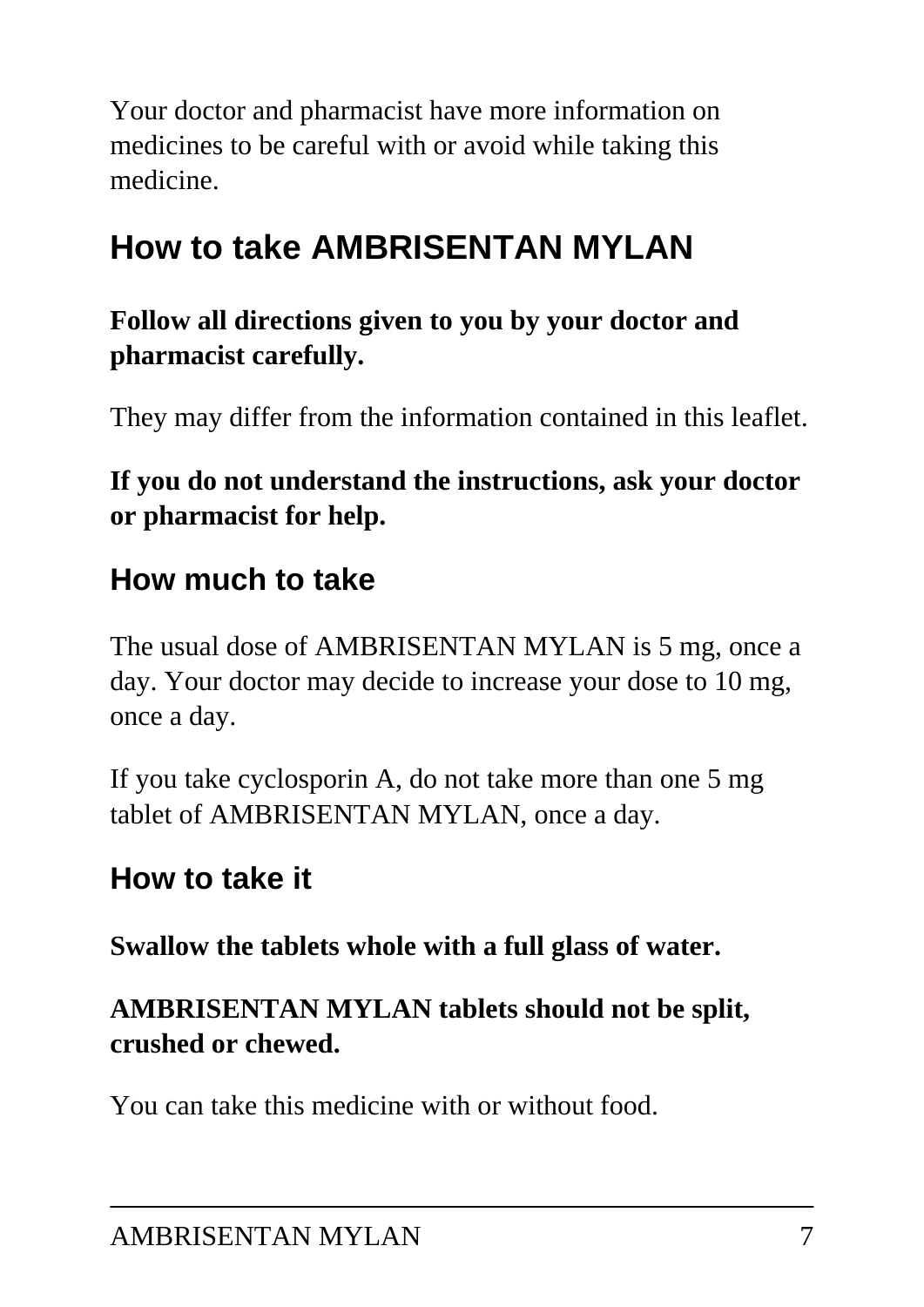### **When to take it**

#### **Take your medicine at about the same time each day.**

Taking it at the same time each day will have the best effect. It will also help you remember when to take it.

It does not matter if you take this medicine before or after food.

## **How long to take it**

### **Continue taking your medicine for as long as your doctor tells you to.**

This medicine helps to control your condition, but does not cure it. It is important to keep taking your medicine even if you feel well.

# **If you forget to take it**

**Take it as soon as you remember, and then go back to taking your medicine as you would normally.**

### **Do not take a double dose to make up for the dose you missed.**

This may increase the chance of you getting an unwanted side effect.

**If you are not sure what to do, ask your doctor or pharmacist.**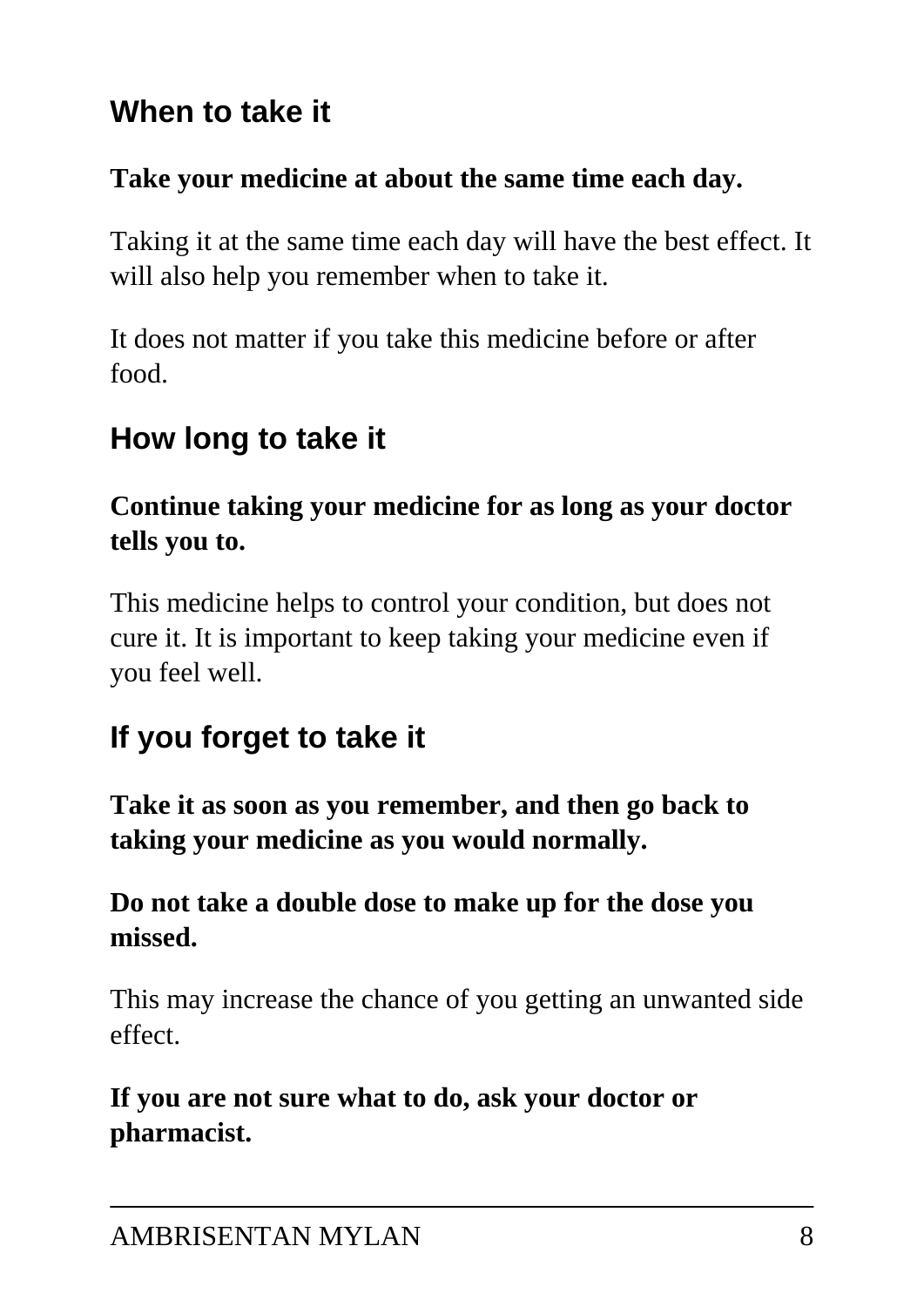**If you have trouble remembering to take your medicine, ask your pharmacist for some hints.**

## **If you take too much (overdose)**

**Immediately telephone your doctor or the Poisons Information Centre (telephone 13 11 26) for advice, or go to Accident and Emergency at the nearest hospital, if you think that you or anyone else may have taken too much AMBRISENTAN MYLAN. Do this even if there are no signs of discomfort or poisoning.**

You may need urgent medical attention.

# **While you are taking AMBRISENTAN MYLAN**

## **Things you must do**

**If you are about to be started on any new medicine, remind your doctor and pharmacist that you are taking AMBRISENTAN MYLAN.**

**Tell any other doctors, dentists and pharmacists who treat you that you are taking this medicine.**

**You must use reliable birth control (contraception) while using AMBRISENTAN MYLAN and for 3 months after you stop taking it. Use at least two reliable forms of birth control (contraception).**

**If you become pregnant while taking this medicine, tell your doctor immediately.**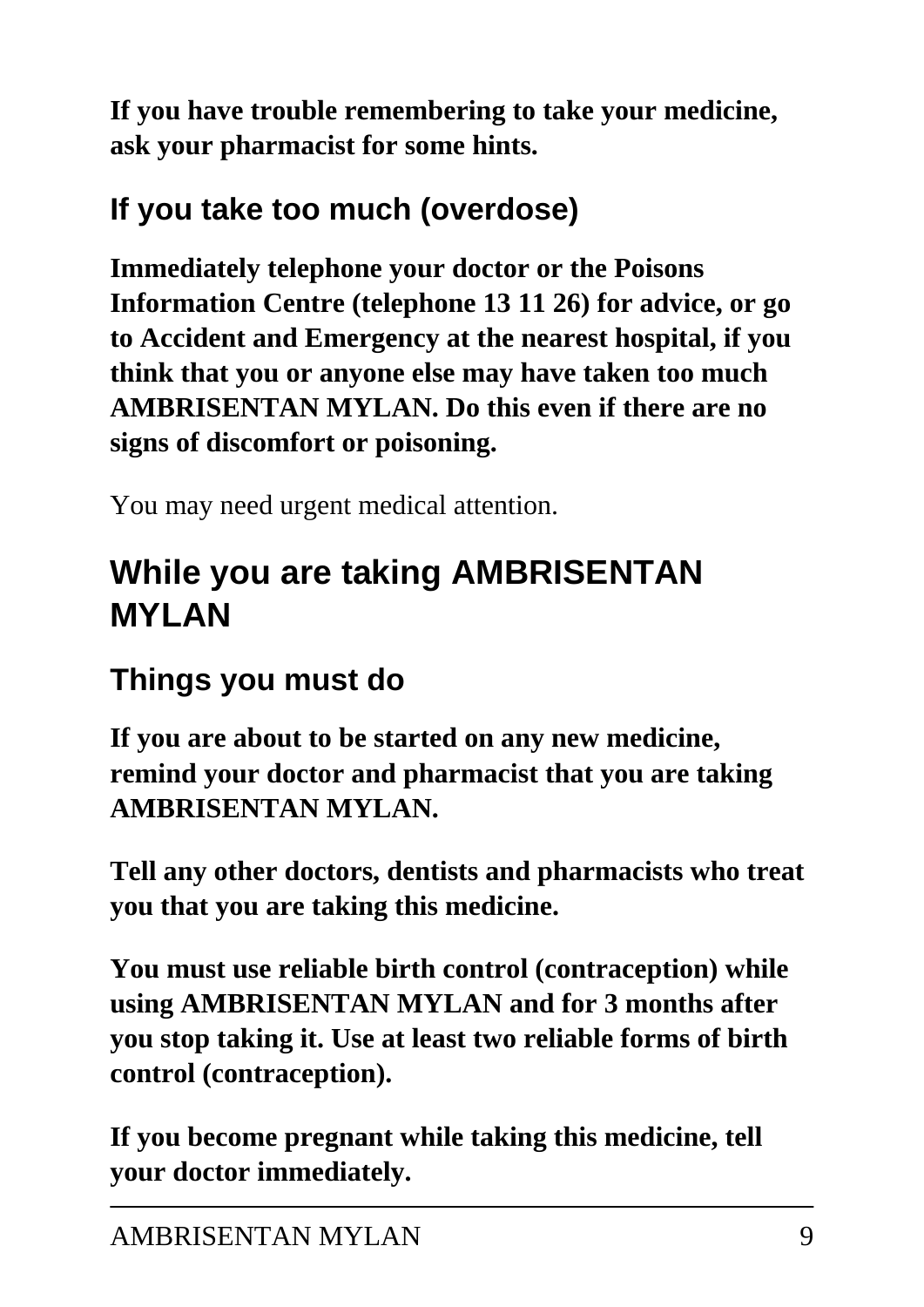**If you are a male, you should avoid exposing your partner to your semen by use of appropriate contraception e.g. condoms.**

### **Keep all of your doctor's appointments so that your progress can be checked.**

Your doctor will need to take regular blood tests while you are taking this medicine to ensure your liver function and red blood cell (anaemia) levels remain normal and to prevent unwanted side effects.

# **Things you must not do**

**Do not take AMBRISENTAN MYLAN to treat any other complaints unless your doctor tells you to.**

**Do not give your medicine to anyone else, even if they have the same condition as you.**

**Do not stop taking your medicine or change the dosage without checking with your doctor.**

# **Things to be careful of**

It is not known whether AMBRISENTAN MYLAN affects your ability to drive or use machines. However, the symptoms of your condition can make you less fit to drive.

**Do not drive or operate machines if you are feeling unwell.**

**If you feel light-headed, dizzy or faint when getting out of bed or standing up, get up slowly.**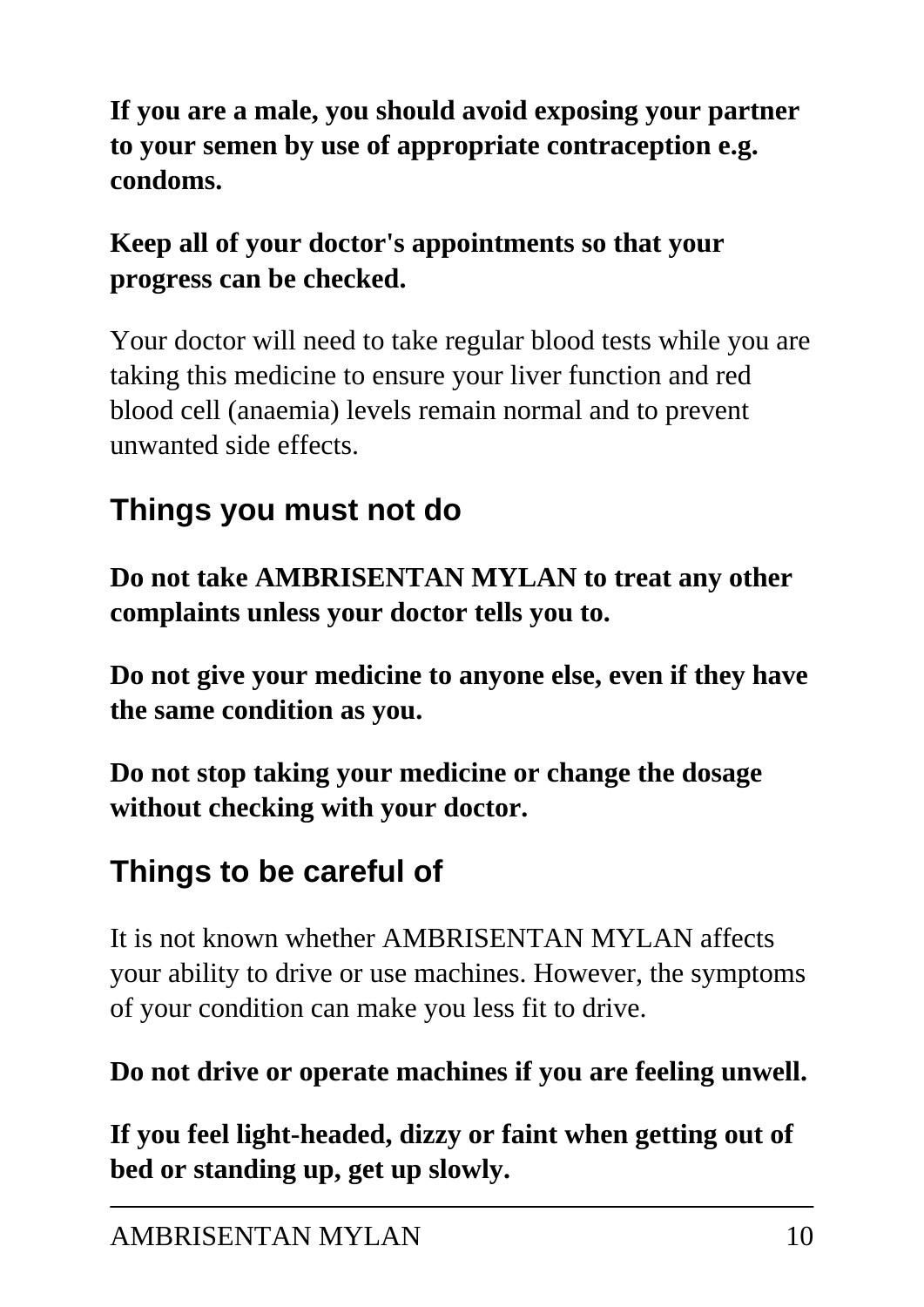Standing up slowly, especially when you get up from bed or chairs, will help your body get used to the change in position and blood pressure. If this problem continues or gets worse, talk to your doctor.

# **Side effects**

### **Tell your doctor or pharmacist as soon as possible if you do not feel well while you are taking AMBRISENTAN MYLAN.**

This medicine helps most people with pulmonary arterial hypertension, but it may have unwanted side effects in a few people.

All medicines can have side effects. Sometimes they are serious, most of the time they are not. You may need medical attention if you get some of the side effects.

If you are over 65 years of age you may have an increased chance of getting side effects.

### **Do not be alarmed by the following list of side effects.**

You may not experience any of them.

### **Ask your doctor or pharmacist to answer any questions you may have.**

Very common side effects (could affect more than one in ten people) include:

swelling (oedema), especially in the ankles and feet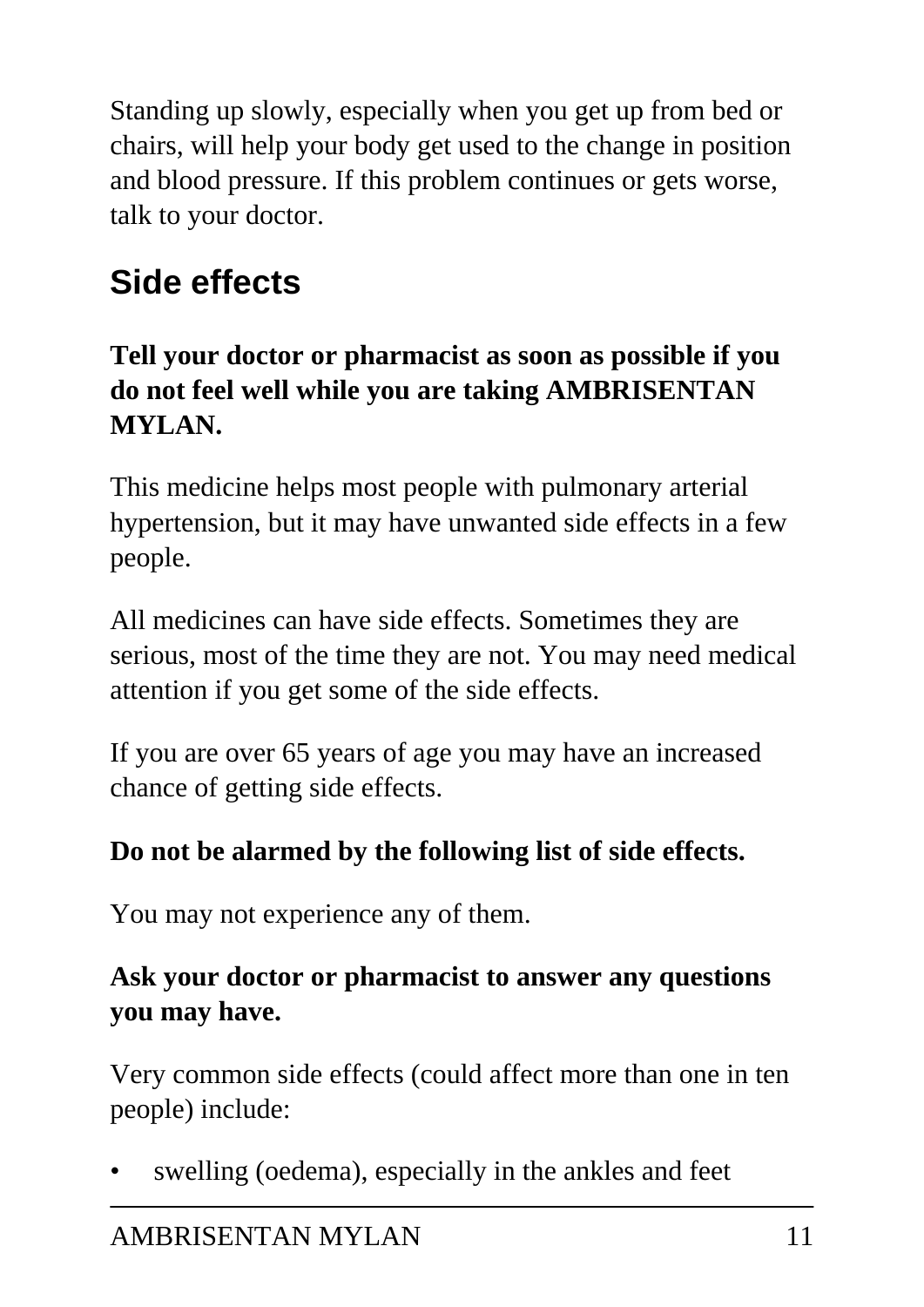- headache
- a runny or blocked nose, congestion or pain in the sinuses
- dizziness
- palpitations (fast or irregular heartbeat)
- feeling tired, lack of energy (fatigue)
- worsening shortness of breath shortly after starting AMBRISENTAN MYLAN
- signs of anaemia, such as tiredness, weakness, shortness of breath and feeling generally unwell

Other common side effects (could affect up to one in ten people) include:

- constipation
- pain in your stomach
- feeling weak
- vomiting
- heart failure
- hypotension
- fainting
- abnormal blood tests for liver function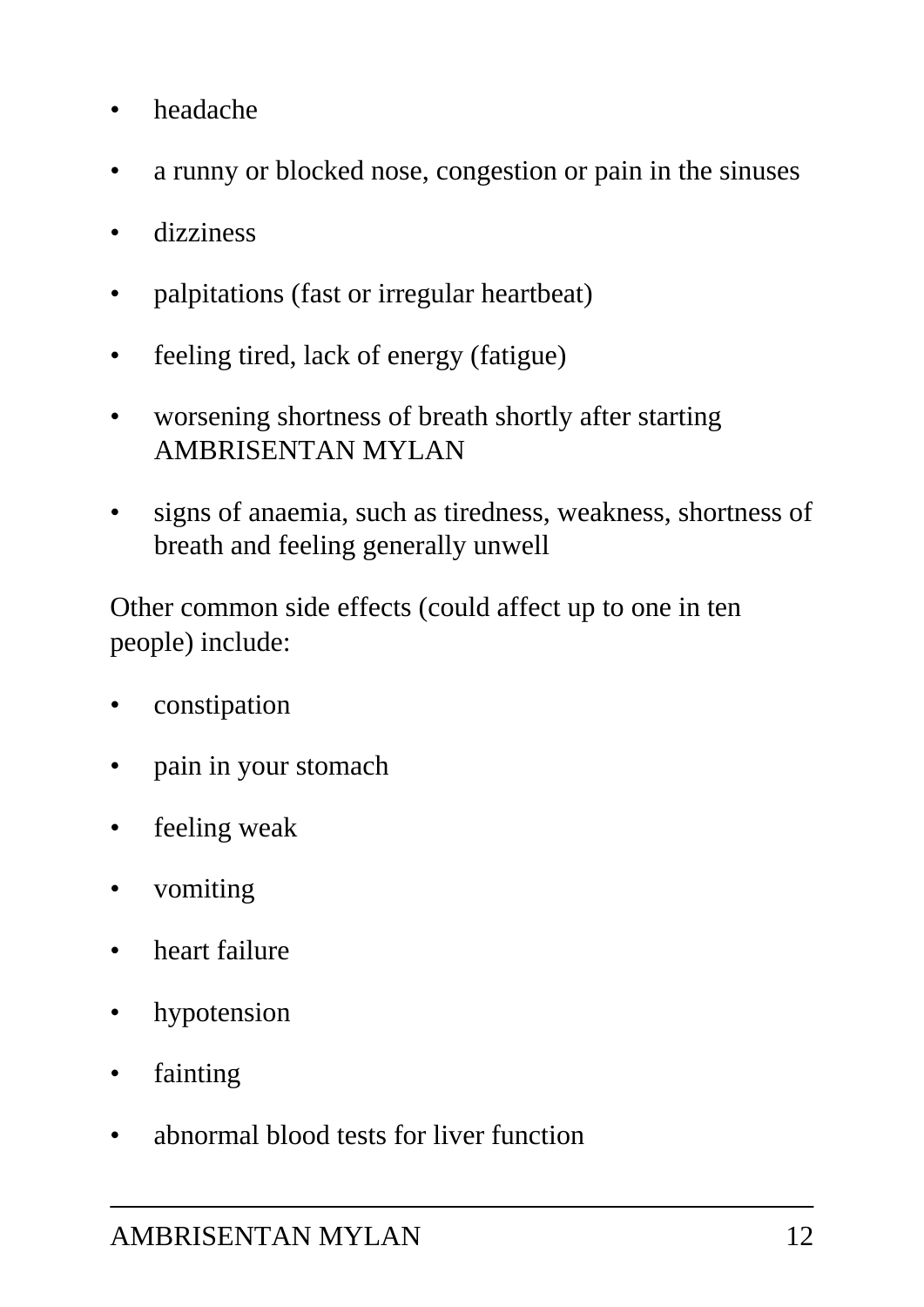- runny nose
- chest pain or discomfort
- flushing
- nose bleed
- rash
- allergic reactions: you may notice a rash or itching or swelling (usually of the face, lips or throat), which may cause difficulty in breathing or swallowing
- visual disturbance (blurred vision or changes in your ability to see clearly).

Uncommon side effects include:

- signs that your liver may not be working as it normally should, including:
	- loss of appetite
	- sick (nausea)
	- vomiting
	- fever
	- unusual tiredness
	- pain in the stomach (abdominal pain)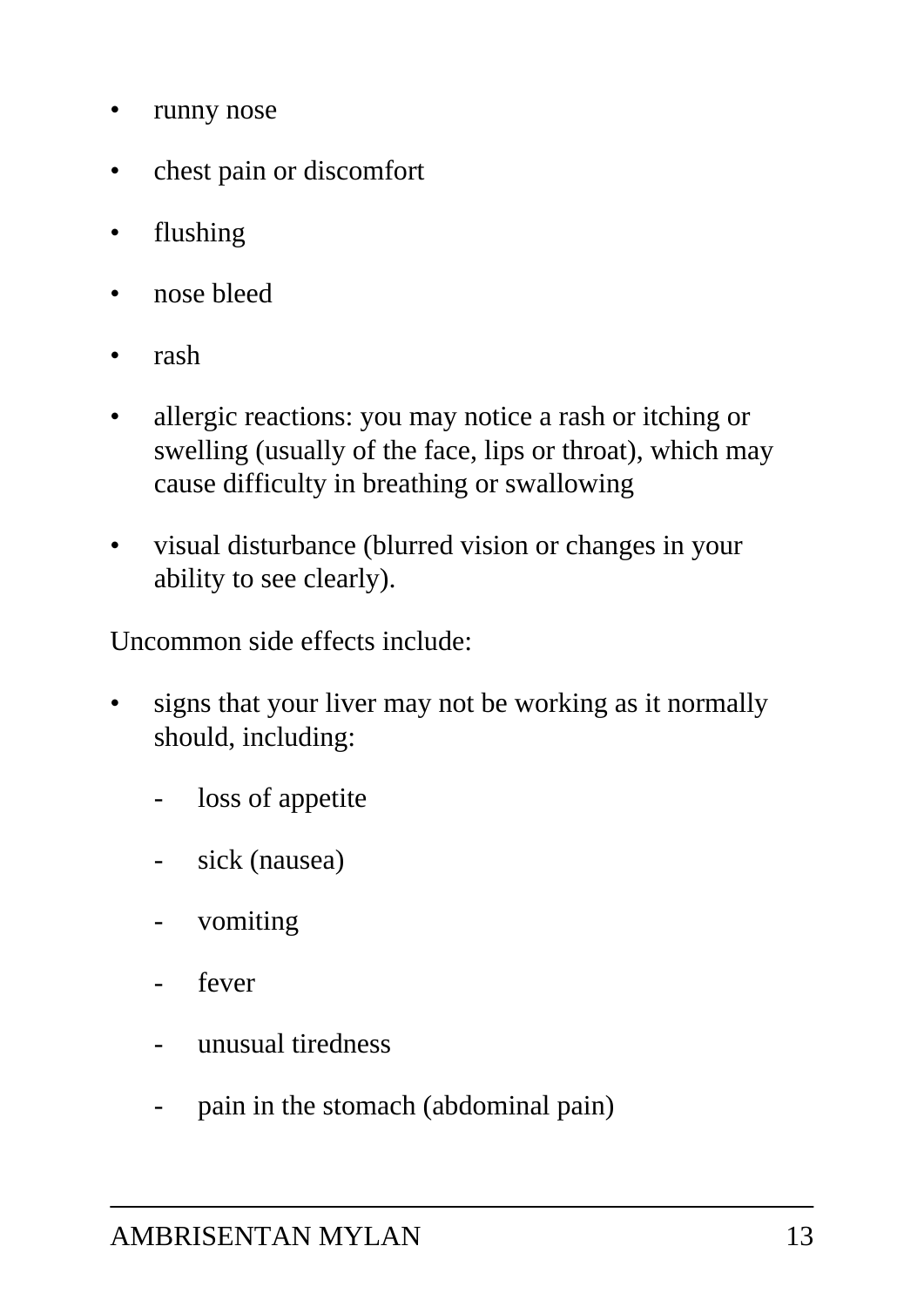- yellow colouring of your skin or the whites of your eyes (jaundice)
- your urine turns dark in colour
- itching of the skin
- abnormal liver function which may show up in your blood tests

### **If you notice any of these signs, tell your doctor immediately.**

### **Tell your doctor or pharmacist if you notice anything that is making you feel unwell.**

Other side effects not listed above may also occur in some people.

# **After taking AMBRISENTAN MYLAN**

### **Storage**

### **Keep your tablets in the pack until it is time to take them.**

If you take the tablets out of the pack they may not keep well.

### **Keep your tablets in a cool dry place where the temperature stays below 25°C.**

**Do not store AMBRISENTAN MYLAN or any other medicine in the bathroom or near a sink. Do not leave it on a window sill or in the car.**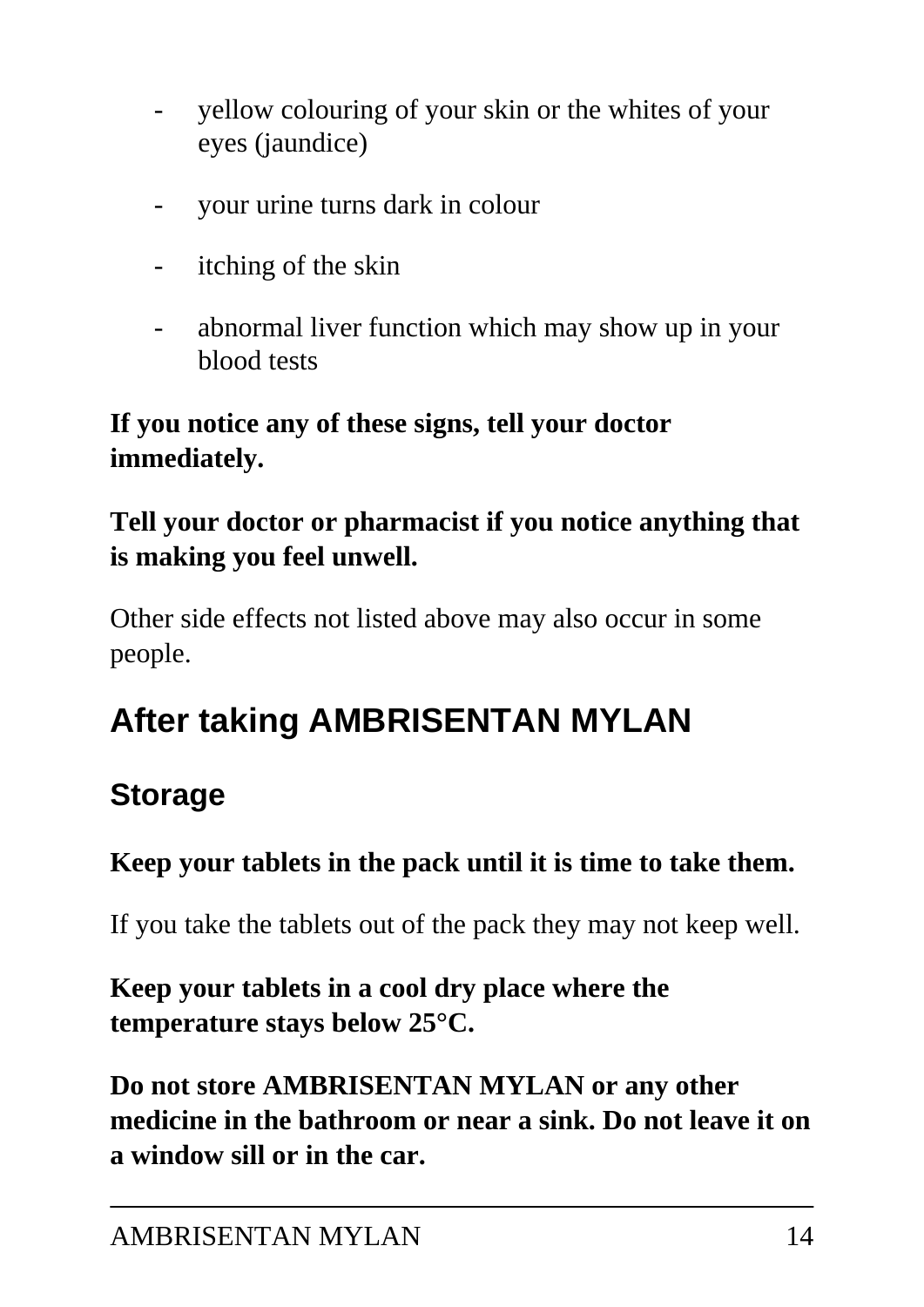Heat and dampness can destroy some medicines.

### **Keep it where children cannot reach it.**

A locked cupboard at least one-and-a-half metres above the ground is a good place to store medicines.

## **Disposal**

**If your doctor tells you to stop taking this medicine or the expiry date has passed, ask your pharmacist what to do with any medicine that is left over.**

# **Product description**

## **What it looks like**

AMBRISENTAN MYLAN is presented in packs of 30 tablets in two available strengths of 5 mg and 10 mg.

The 5 mg tablets are pink, round biconvex tablets debossed with 'M' on one side and 'AN' on the other.

The 10 mg tablets are pink, capsule shaped biconvex tablets debossed with 'M' on one side and 'AN1' on the other.

# **Ingredients**

AMBRISENTAN MYLAN contains 5 mg and 10 mg of ambrisentan as the active ingredient.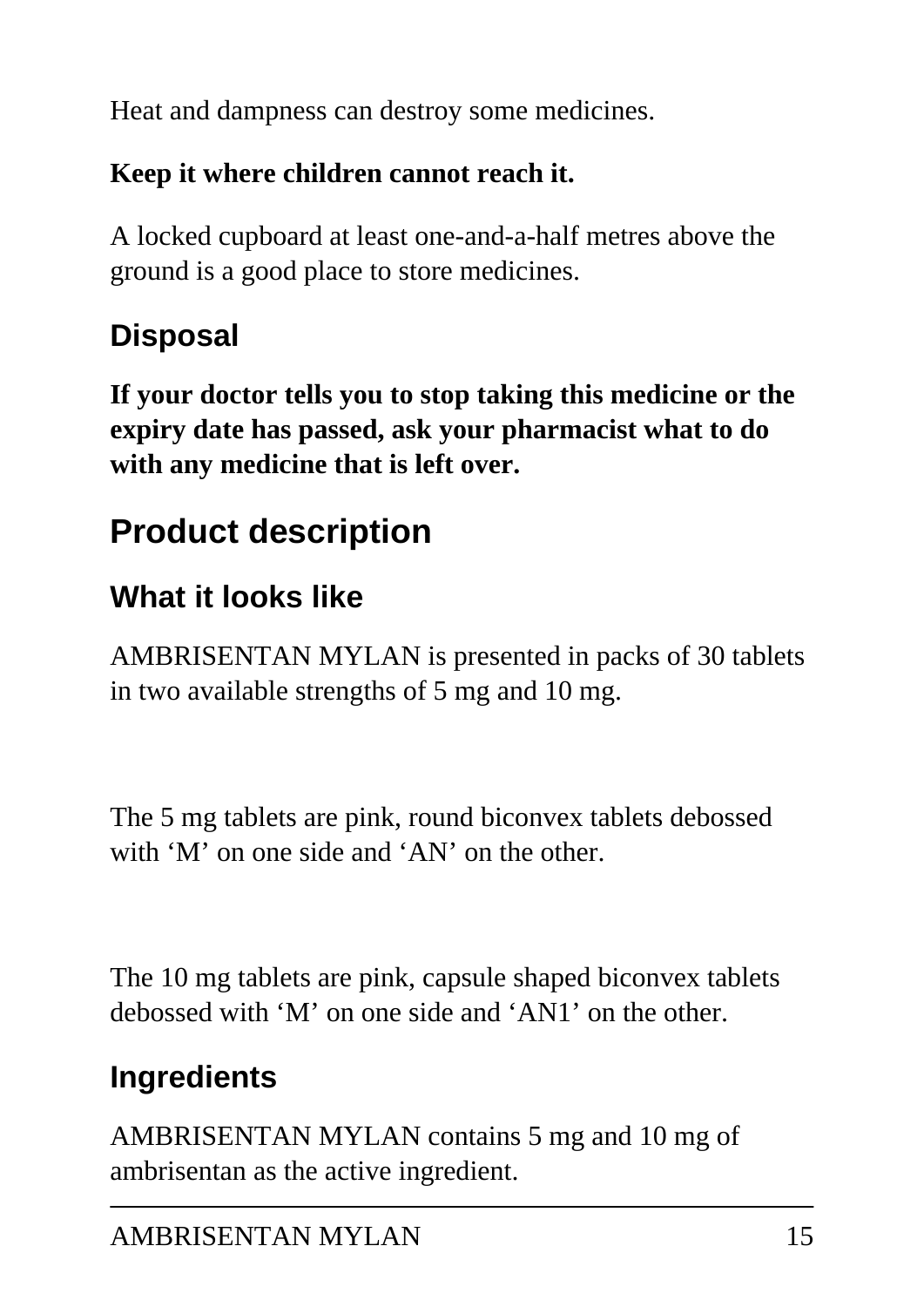It also contains the following inactive ingredients:

- Microcrystalline cellulose,
- Lactose,
- Croscarmellose sodium,
- Magnesium stearate,
- Polyvinyl alcohol,
- Purified talc,
- Titanium dioxide,
- Macrogol 3350,
- Allura red AC aluminium lake (FD&C Red #40)
- Indigo carmine aluminium lake (FD&C Blue #2)

### **Supplier**

AMBRISENTAN MYLAN is supplied in Australia by:

#### **Alphapharm Pty Ltd**

Level 1, 30 The Bond

30-34 Hickson Road

Millers Point NSW 2000